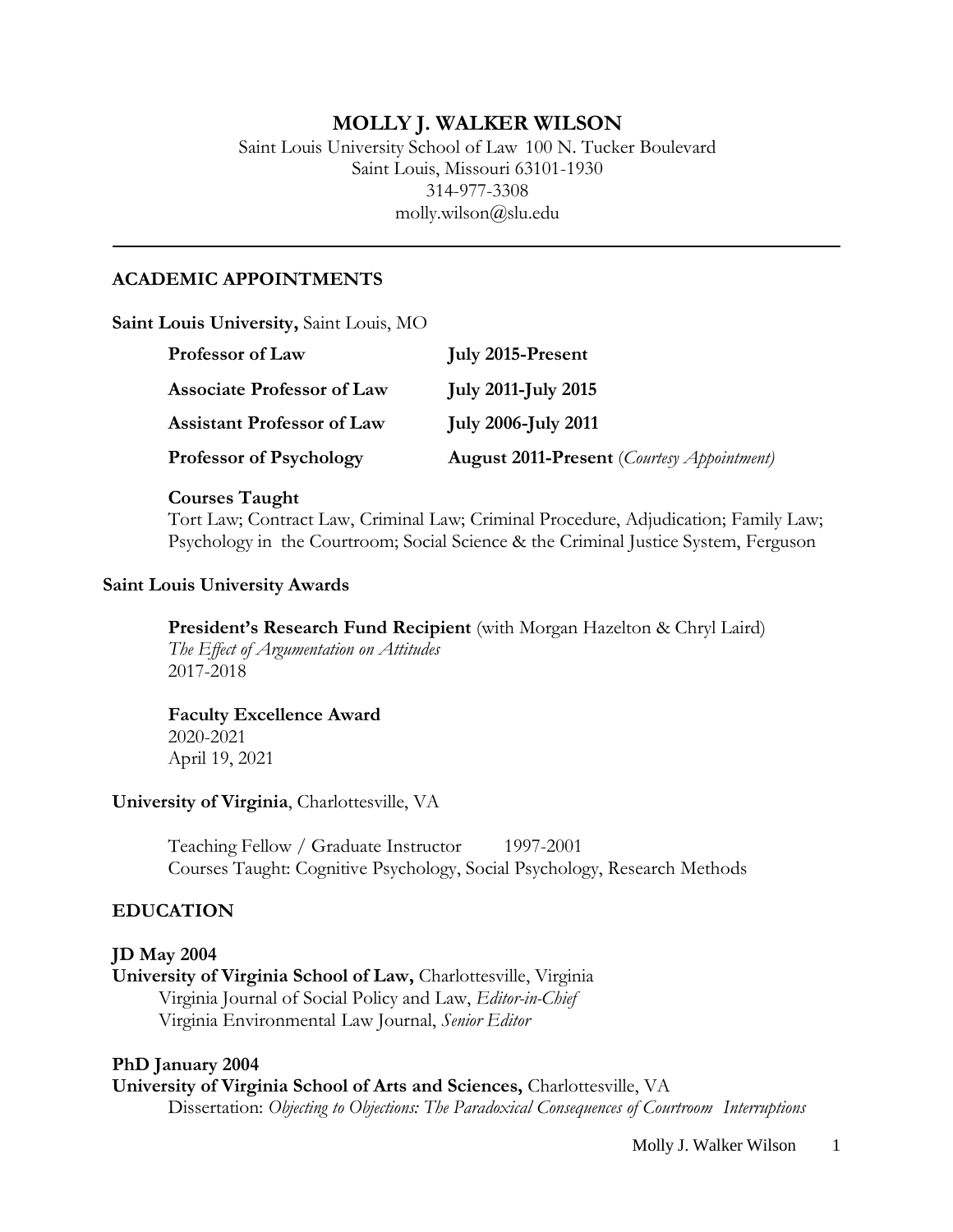### **MA May 2001 University of Virginia School of Arts and Sciences,** Charlottesville, VA Master's Thesis: *Uncovering the Lying Witness: Are Questions the Answer?*

### **BA May 1995**

**Wesleyan University,** Middletown, Connecticut Dual Major: Psychology and English

### **PUBLICATIONS**

#### **Selected Articles**

*Motivated Reasoning and Legal Ethics* (with Tigran Eldred) PLI Legal Chronicle (June 2021).

*Retribution as Ancient Artifact and Modern Scourge* 24 Lewis & Clark L. Rev. 1339 (2020).

*Defense Attorney Bias and the Rush to the Plea*, 65 U. Kan. L. Rev. 271 (2017).

*Adolescent Decision-Making at the End of Life,* 110 Nw. U. L. Rev. Online 33 (2015).

*The Rhetoric of Fear and Partisan Entrenchment* 39 Law & Psychol. Rev. 117 (2015).

*Financing Elections and "Appearance of Corruption": Attitudes and Behavior in 2012* 63 Cath. U. L. Rev. 953 (2014).

*The Supreme Court, Self-Persuasion, and Ideological Drift* 83 Miss. L.J. 1071 (2014).

*The Expansion of Criminal Registries and the Illusion of Control* 73 La. L. Rev. 509 (2013).

*Cultural Understandings of Risk and the Tyranny of the Experts,* 90 Or. L. Rev. 113 (2011).

*Too Much of a Good Thing: Campaign Speech After Citizens United,* 31 CARDOZO L. REV. 2365 (2010).

*Adaptive Responses to Risk and the Irrationally Emotional Public*, 54 ST. LOUIS U. L.J. 1297 (2010).

*Behavioral Decision Theory and Implications for the Supreme Court's Campaign Finance Jurisprudence*, 31 CARDOZO L. REV. 679 (2010).

*The New Role of the Small Donor in Political Campaigns and the Demise of Public Funding*, 2008 Election in Review, 25 J.L. & POL. 257 (2009).

*Publicity, Pressure, and Environmental Legislation: The Untold Story of Availability Campaigns*, with Megan P. Fuchs, 30 CARDOZO L. REV. 2147 (2009).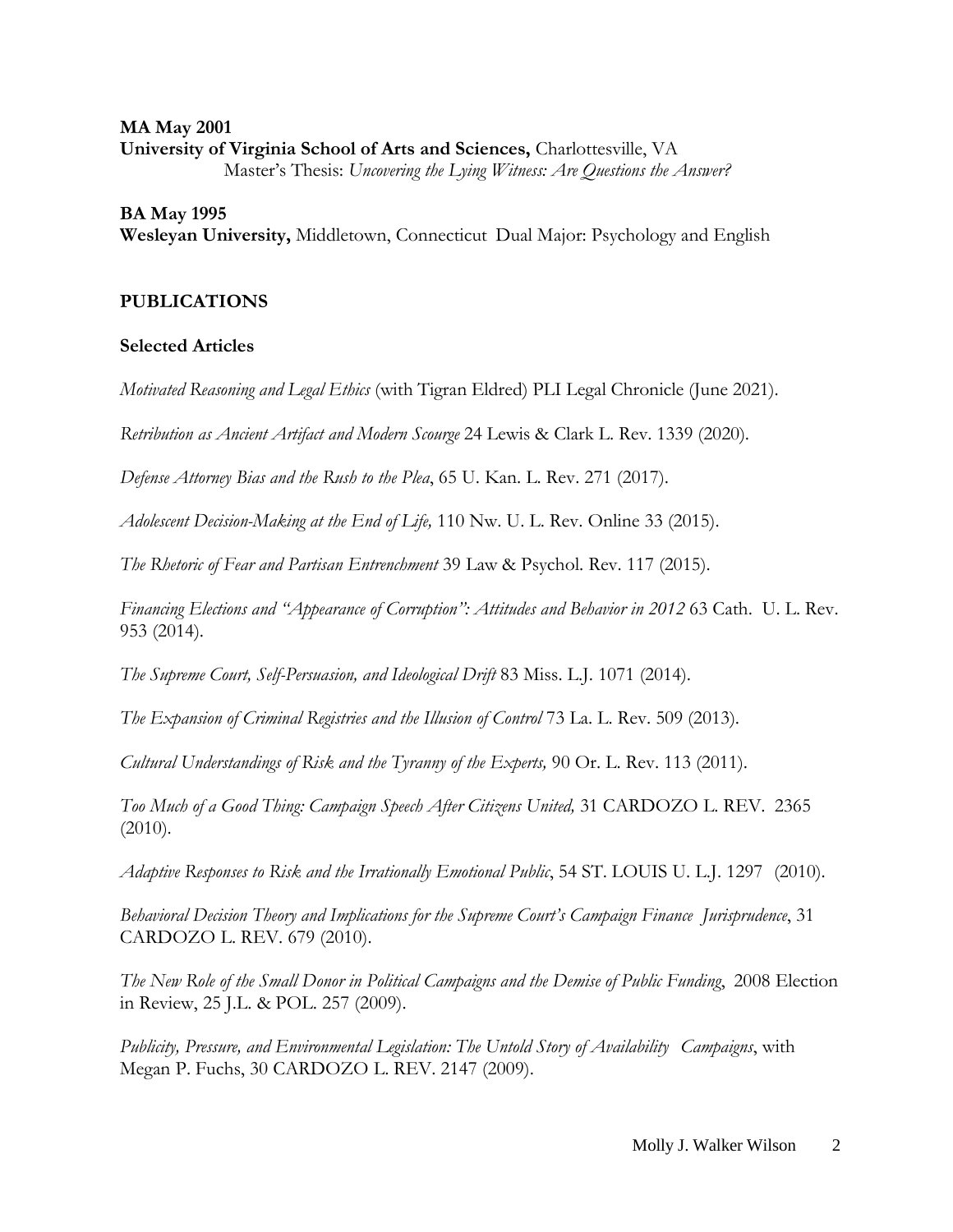*An Evolutionary Perspective on Male Domestic Violence: Practical and Policy Implications*, in Elizabeth M. Schneider, Cheryl Hanna, Judith G. Greenberg, and Clare Dalton, DOMESTIC VIOLENCE AND THE LAW: THEORY AND PRACTICE (2d edition, 2007).

*How Do Objections Influence Jurors' Treatment of Inadmissible Testimony?* Jury Research Update OJRU Blawg (2006).

*An Evolutionary Perspective on Male Violence: Practical and Policy Implications,* 32 AMERICAN JOURNAL OF CRIMINAL LAW 291 (2005).

*Precommitment in Free-Market Procreation: Surrogacy, Commissioned Adoption, and Limits on Human*

*Decision Making Capacity*, 31 JOURNAL OF LEGISLATION 329 (2005).

*A Behavioral Critique of Command-and-Control Environmental Regulation*, 16 FORDHAM ENVIRONMENTAL LAW JOURNAL 223 (2005).

*Objecting to Objections: The Paradoxical Consequences of Courtroom Interruptions.* DISSERTATION ABSTRACTS INTERNATIONAL: Section B: The Sciences and Engineering, 65(1-B), 483 (2004).

*Verbal and Nonverbal Dynamics of Privacy, Secrecy, and Deceit*, with Bella M. DePaulo, Chris Wetzel, & R. Weylin Sternglanz , JOURNAL OF SOCIAL ISSUES (2003).

*Uncovering the Lying Witness: Are Questions the Answer?* (2001) (Unpublished Master's Thesis, the University of Virginia).

# **BOOKS**

Contributor, MISSOURI: AN ILLUSTRATED TIMELINE OF 200 YEARS OF HISTORY (2020).

INSTRUCTORS MANUAL, COGNITION: THE THINKING ANIMAL (2000).

# **SUBMITTED WORKS**

*Self-Persuasion, Motivated Reasoning and Institutional Actors,* with Morgan Hazelton & Chryl Laird (2021)

# **WORKS-IN-PROGRESS**

*Consequentialist versus Deontological Methods and Cultural Bias Behavioral Science and the Impulse to Punish The Hidden Brain in Constitutional Interpretation*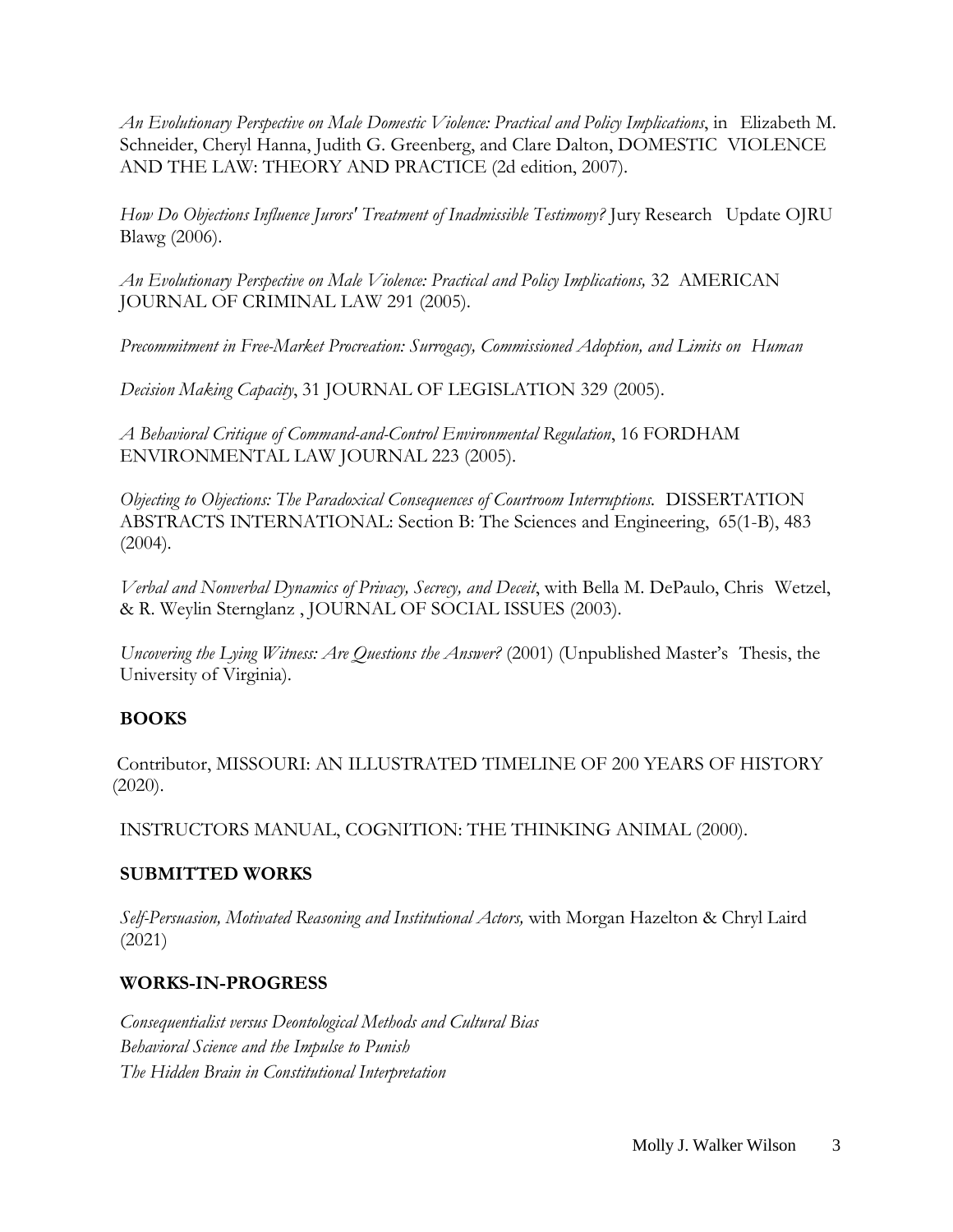# **PRESENTATIONS & SPEAKING ENGAGEMENTS**

Law & Society Association Annual Meeting (June, 2021)

American Psychology & Law Society Workshop (June 2021)

*Legal Responses to Domestic Violence¸* Saint Louis University (April, 2019)

*Implicit Bias,* Saint Louis University School of Law, Outlaw Panel Discussion (Nov. 2018)

*Prosecutorial Discretion and Behavioral Biases,* Presentation at the Saint Louis Public Defender's Office (Oct. 2018).

*The Effect of Argumentation on Attitudes* (with Morgan Hazelton & Chryl Laird) Annual Meeting of the American Political Science Association in Boston, MA (Aug, 2018).

*Intimate Partner Violence & the Legal Landscape* Presentation to the Psychology Department, Saint Louis University (April, 2018)

*Juror Bias* Presentation to Saint Louis City Public Defenders, Saint Louis, MO (March 2018)

*Legal Responses to Domestic Violence* Presentation to the Psychology Department, Saint Louis University (March, 2017)

*Psychological Antecedents of Ethical Missteps* American Bar Association National Conference on Professional Responsibility Denver, CO (May 28, 2015).

*From Ferguson to Ukraine: Behavioral and Cognitive Features of Power and Control* Law and Society Annual Meeting, Seattle, WA (May 29, 2015).

*Psychological Dimensions of Power and Oppression* Missouri Psychological Association Annual Meeting, Saint Louis, Mo (June 5, 2015).

*Insights from Behavioral Science and Client-Centered Criminal Defense* UNLV School of Law's Annual Conference, Psychology and Lawyering: Coalescing the Fields (February, 21, 2014).

*Whose Choice? Legal and Psychological Considerations in Adolescent End-of-Life Decisions* Michigan State School of Law Conference on Adolescent Decision-Making at the End of Life (February 7, 2014).

*Gideon v. Wainwright: How Far Have We Come in Fifty Years?* Introduction to SLU Criminal Law Society's Annual Meeting (May, 2013).

*Money in Elections: Why We (Might) Need to Worry*. Inaugural Interdepartmental Faculty Forum, Saint Louis University School of Law (November, 2012).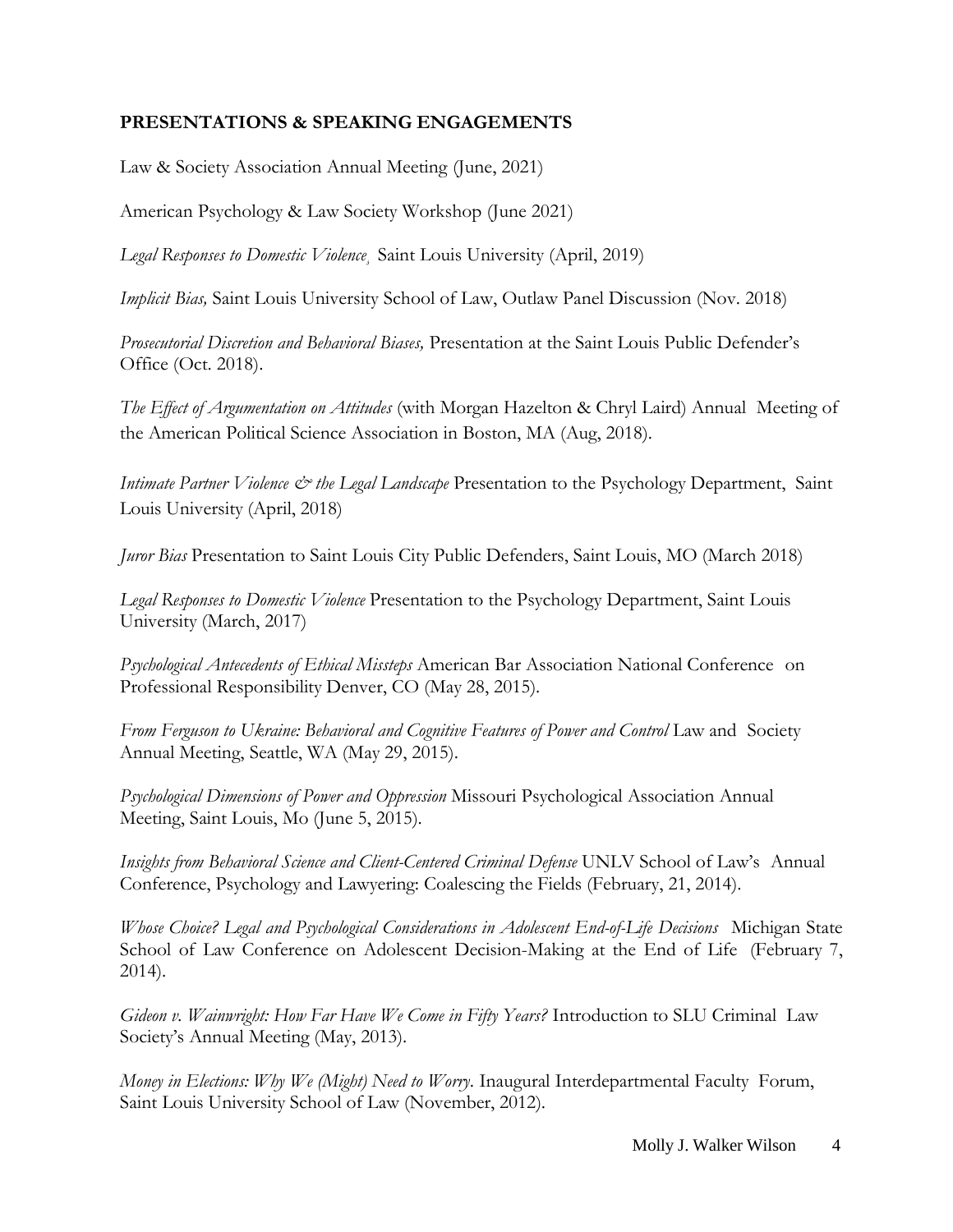*Interdisciplinarity and Criminal Law* Criminal Law Society Brown Bag (April, 2012). Invited Discussant, Saint Louis University School of Law's Junior Faculty Scholarship Symposium (September, 2012).

*The Expressive Function of Law: Lessons from Campaign Finance and Tort Reform* Center for the Interdisciplinary Study of Law Lunch Presentation, Saint Louis University School of Law (April, 2012).

Invited Discussant, Saint Louis University School of Law's Junior Faculty Scholarship Symposium (September, 2011).

*Rethinking Post-Enlightenment Assumptions about Risk Policy,* Panelist, Childress Memorial Lecture Saint Louis University School of Law (October, 2009).

*A Behavioral Science Approach to the Supreme Court's Campaign Finance Jurisprudence,* Washington University School of Law Junior Faculty Workshop (April, 2019).

Invited Discussant, Conference on Empirical Studies, Cornell University School of Law (September, 2008).

*Taming the Irrational Voter: Regulating the Political Marketplace*, Saint Louis University School of Law Faculty Workshop (July, 2008).

*Publicity, Pressure and Environmental Legislation: The Untold Story of Availability Campaigns* Washington University School of Law Roundtable on Law and Psychology (April, 2008)

*Exploring the Benefits of Public Concern over Environmental Issues* University of Missouri School of Law Workshop Series (March, 2008) *The Committed Unwed, Issues in Same-sex Adoption and Custody Determinations* Annual Meeting of the Missouri Bar Association (September, 2007)

*Juror Perceptions and Decision-Making: Some Lessons from Empirical Findings* Continuing Legal Education, Cozen O'Connor (July, 2003)

Invited Speaker, *How Psychological Research Informs Law and Policy,* Psychology and Law Seminar, University of Virginia (March, 2003)

Invited Speaker, *Applied Cognitive Psychology in Legal Contexts,* Cognitive Psychology Lecture, University of Virginia (October, 2002)

*Spotlight on Objections: The Unintended Consequences of Courtroom Interruptions* Meeting of the American Psychology-Law Society, Austin, Texas (March, 2002).

*Objecting to Objections: How Jurors Remember and Use Forbidden Information*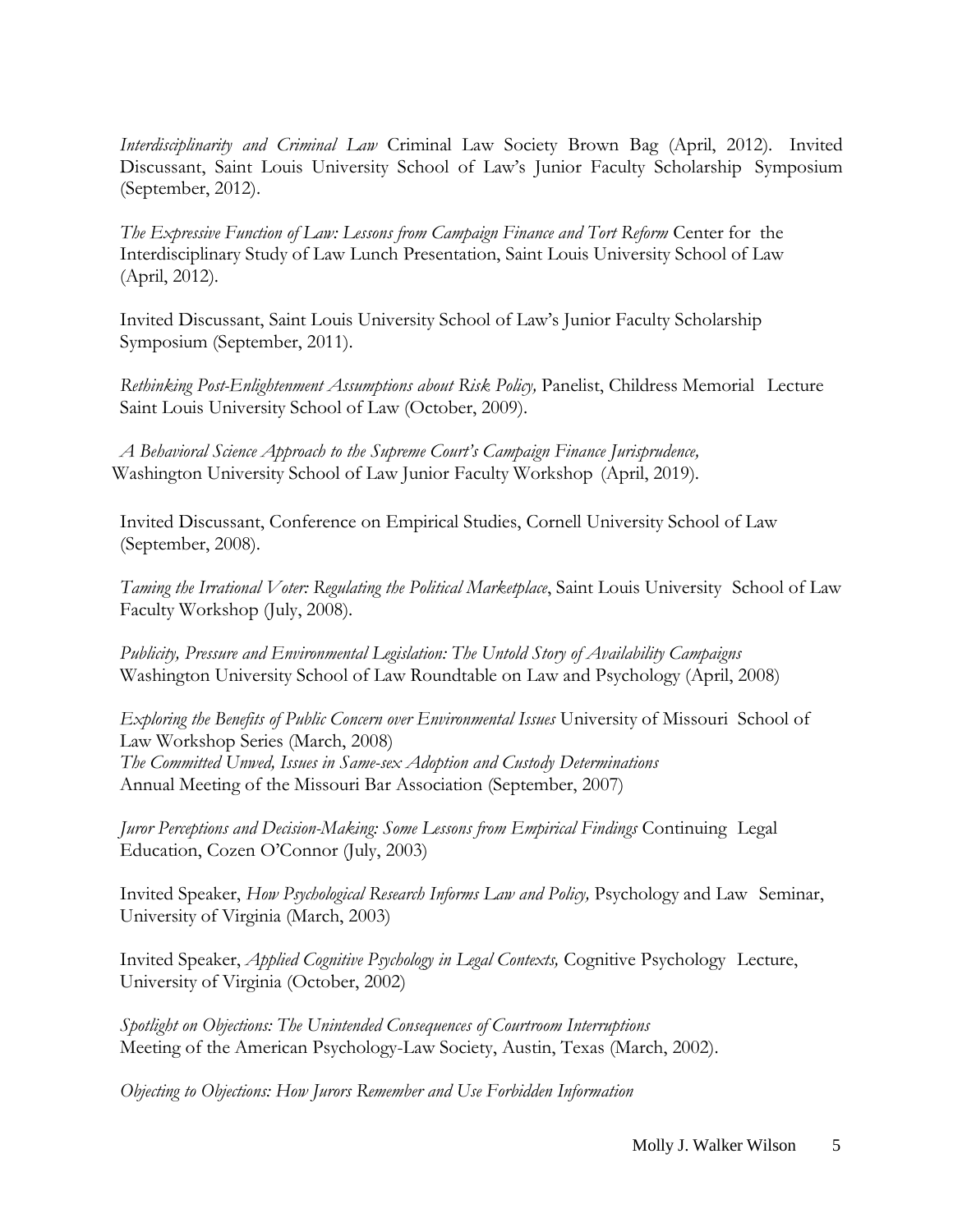Second Annual Meeting of the Society for Personality and Social Psychology, San Antonio, Texas (February, 2001)

# **AWARDS**

**President's Research Fund Recipient** (with Morgan Hazelton & Chryl Laird) *The Effect of Argumentation on Attitudes* 2017-2018

**Gold Award, Brandon Hall Group Excellence Awards Best Use of Video Learning for** *Motivated Reasoning in Legal Ethics* Practising Law Institute (with Tigran Eldred, New England Law) 2019

**Faculty Excellence Award** Saint Louis University 2020-2021

# **MEDIA MENTIONS**

Gina Martinex, *In Rare Move, Indiana Federal Judge Overturns Murder Conviction Due to Client's 'Ineffective' Counsel,* TIME MAGAZINE, Oct. 14, 2019.

Celia [Lopis-Jepsen,](http://www.kcur.org/people/celia-llopis-jepsen) KCUR, *Can Registries Cover Too Many Crimes? Kansas Legislation Suggests A Rollback,* Feb. 20, 2018.

Joe Currier and Robert Patrick, *St. Louis Judge Sets May 14 Trial Date for Greitens; Photo Not in Prosecution's Possession, Lawyer Says*, St. Louis Post-Dispatch, Feb 28, 2018.

Emmanuel Felton, *Public Crime Registries Rarely Work, So Why Do They Continue to Grow?* Pacific Standard, Mar. 6, 2017.

Catherine Martin, *Changing Times May Have Helped Philip Morris*, MO Lawyers Weekly, April 20, 2016.

Catherine Martin, *Chief Judge Questions Batson*, MO Lawyers Weekly, April 4, 2016

Mary Shapiro, *How to: Choose a Divorce Lawyer*, MO Lawyers Weekly, Dec 5, 2014.

William Freivogel, *What's Different About The Grand Jury Process In The Darren Wilson Case?* St. Louis Public Radio, Nov. 24, 2014.

Molly J. Walker Wilson, *Social Identity and Ethics in Ferguson*, SLU Law September 2, 2014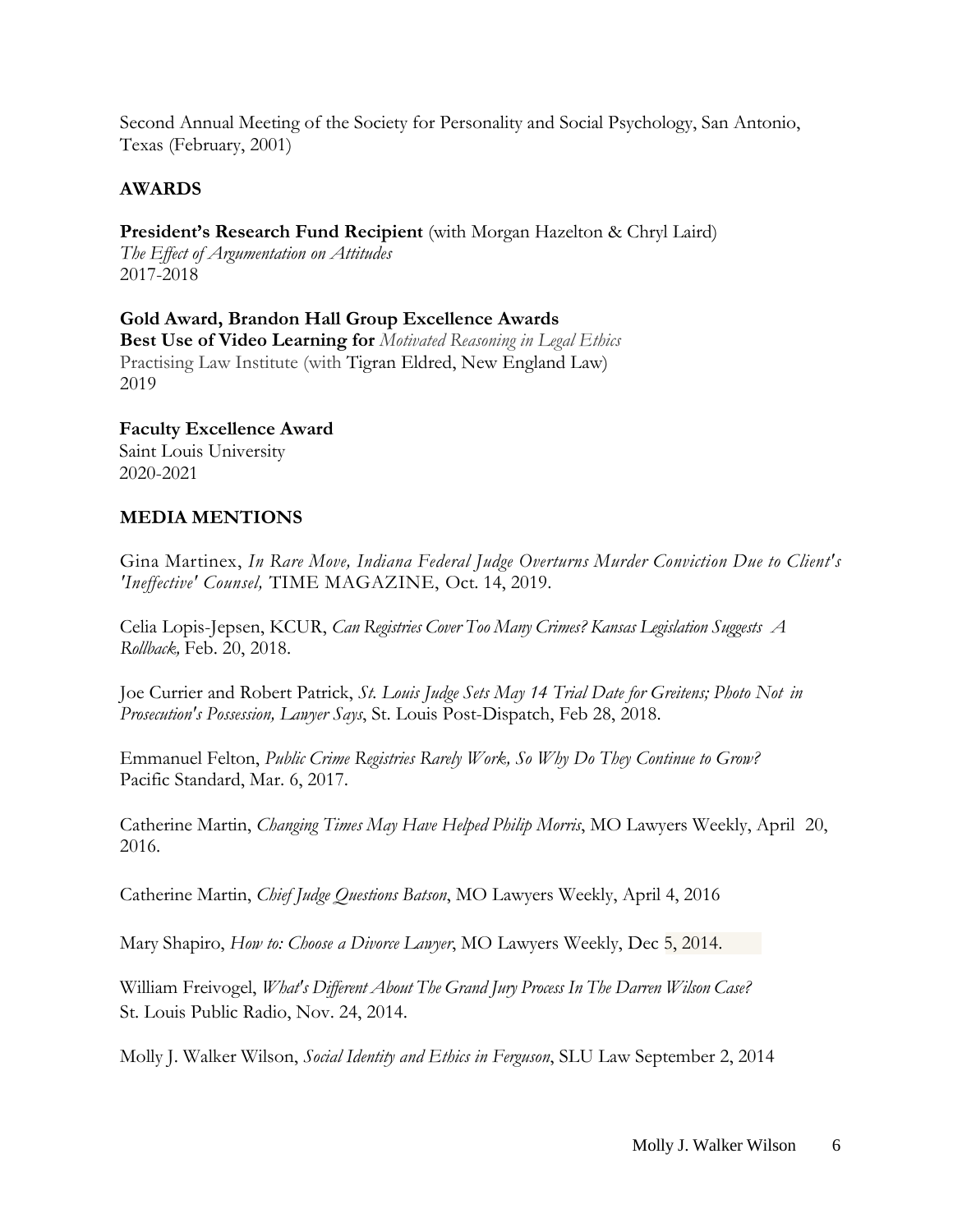# **LAW BLOGS**

**April 2014-Present** Behavioral Legal Ethics [\(http://behaviorallegalethics.wordpress.com/\)](http://behaviorallegalethics.wordpress.com/)) Founding Contributor Sample Contributions: *Teaching Ferguson*; *A Journey from Psychology to Law to Ethics*; *Lessons from the Stanford Prison Experiment*

**February 2012** PrawfsBlawg (prawfsblawg.blogs.com/prawfsblawg) Guest Contributor, Book Club *Cultivating Conscience* by Lynn Stout

## **PROFESSIONAL MEMBERSHIPS**

American Bar Association American Psychology-Law Society Law & Society Association

# **ADDITIONAL SELECTED ACTIVIES AND SERVICE**

**Referee** Nature Human Behaviour (2019-2020)

### **Saint Louis University School of Law**

**2019-2021** Chair, Appointments Committee **2018-2019** Appointments Committee

• Clinical Faculty Search Committee

**2018-2019** Personnel Committee

**2017-2018** Appointments Committee

• Faculty Search Committee

**2017-2018** Personnel Committee

**2014-2016** Chair, Appointments Committee

**2011-2015** Founding Co-director, Center for the Interdisciplinary Study of Law **2010-2011** Organizer, Saint Louis University School of Law Faculty Workshop Series **2010** Saint Louis University School of Law Public Law Review Symposium, Faculty Advisor

**Other:** Faculty Development Committee, Technology Committee, Honor Code Committee, Academic Standards Committee, Scholarship Committee, Curriculum Committee, 1843 Scholars Committee, U.S. News & World Report Committee

### **Saint Louis University**

**September 2014-2016** Faculty Senate Representative to the Saint Louis University Board of Trustees Human Resources Committee

### **Other Professional Committees**

**May 2014-Present** American Psychology-Law Society, Committee on Interdisciplinary Grants

**August 2003- May 2004** *Journal of Law and Human Behavior* Student Editor